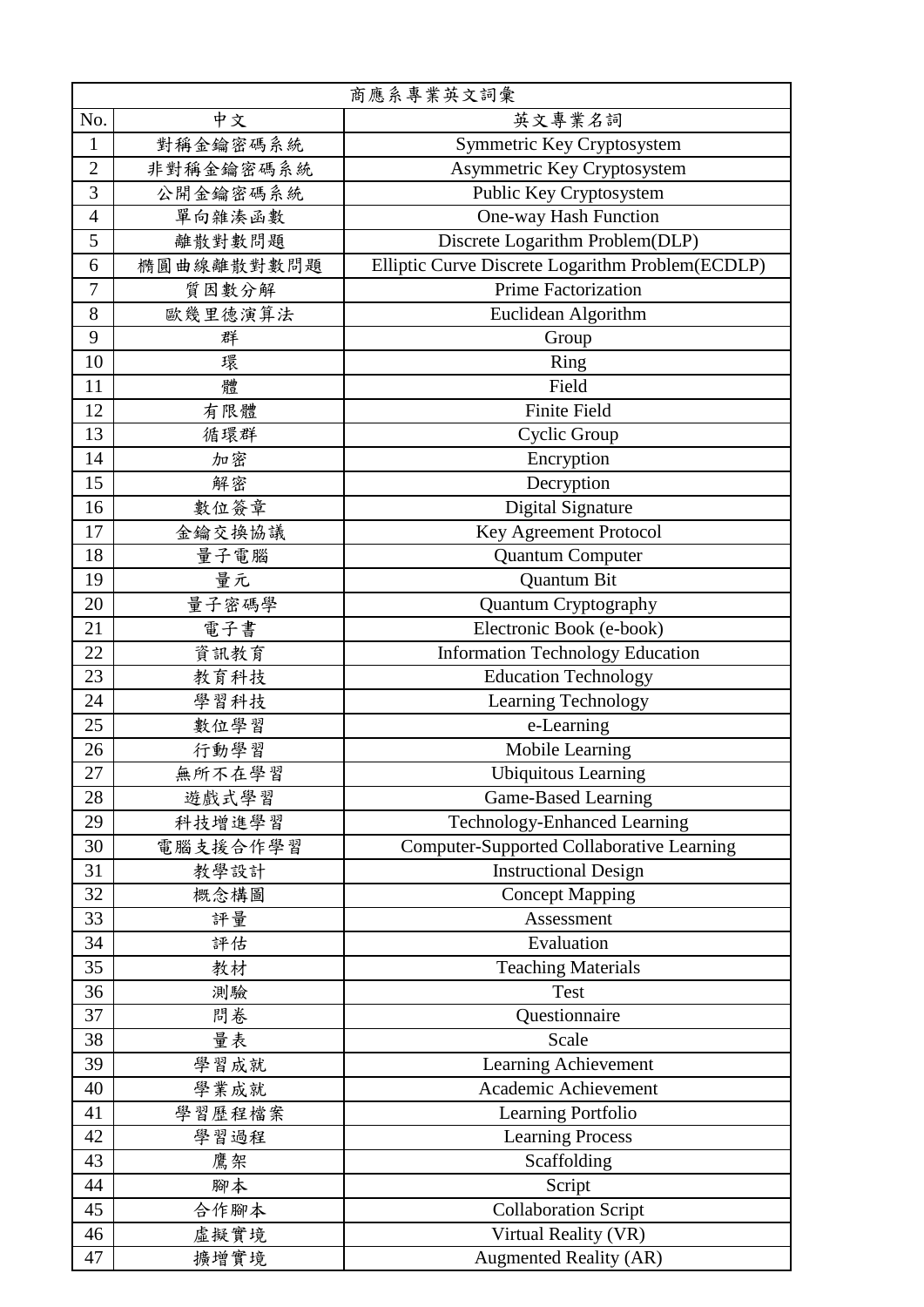| 48 | 人機介面     | Human Machine Interface              |
|----|----------|--------------------------------------|
| 49 | 人機互動     | Human-Computer Interaction           |
| 50 | 第一人稱視角   | <b>First Person View</b>             |
| 51 | 場景       | Scene                                |
| 52 | 地形       | Terrain                              |
| 53 | 素材       | Asset                                |
| 54 | 乙太網路     | Ethernet                             |
| 55 | 協定       | Protocol                             |
| 56 | 集線器      | Hub                                  |
| 57 | 交換器      | Switch                               |
| 58 | 路由器      | Router                               |
| 59 | 封包       | Packet                               |
| 60 | 藍芽       | Bluetooth                            |
| 61 | 物聯網      | Internet of Things                   |
| 62 | 網域名稱服務   | Domain Name Service                  |
| 63 | 虚擬私人網路   | <b>Virtual Private Network</b>       |
| 64 | 區域網路     | <b>Local Area Network</b>            |
| 65 | 阻斷攻擊     | Denial of Service                    |
| 66 | 網路位址轉譯   | <b>Network Address Translation</b>   |
| 67 | 光纖       | <b>Optical Fiber</b>                 |
| 68 | 多媒體安全    | Multimedia Security                  |
| 69 | 資訊安全     | <b>Information Security</b>          |
| 70 | 計算機圖學    | <b>Computer Graphics</b>             |
| 71 | 三維模型     | Three-dimensional Models             |
| 72 | 多邊形模型    | Polygonal Models                     |
| 73 | 點雲模型     | Point Clouds                         |
| 74 | 高動態範圍影像  | High-dynamic-range Images            |
| 75 | 數位浮水印    | Digital Watermarking                 |
| 76 | 資訊隱藏     | <b>Information Hiding</b>            |
| 77 | 資訊偽裝     | Steganography                        |
| 78 | 可回復式資訊隱藏 | <b>Reversible Data Hiding</b>        |
| 79 | 強韌型浮水印   | <b>Robust Watermarking</b>           |
| 80 | 易碎型浮水印   | Fragile Watermarking                 |
| 81 | 完整性認證    | <b>Integrity Authentication</b>      |
| 82 | 秘密通訊     | <b>Covert Communication</b>          |
| 83 | 竄改偵測     | <b>Tamper Detection</b>              |
| 84 | 空間分割     | Spatial Subdivision                  |
| 85 | 影像內插     | Image Interpolation                  |
| 86 | 秘密分享     | <b>Secret Sharing</b>                |
| 87 | 深度學習     | Deep Learning                        |
| 88 | 機器學習     | Machine Learning                     |
| 89 | 特徵擷取     | <b>Feature Extraction</b>            |
| 90 | 偽裝偵測     | Steganalysis                         |
| 91 | 擬真成圖     | Photo-realistic Rendering            |
| 92 | 智慧財產權    | <b>Intellectual Property Rights</b>  |
| 93 | 3D列印     | 3D Printing                          |
| 94 |          | <b>Convolutional Neural Networks</b> |
|    | 卷積神經網路   |                                      |